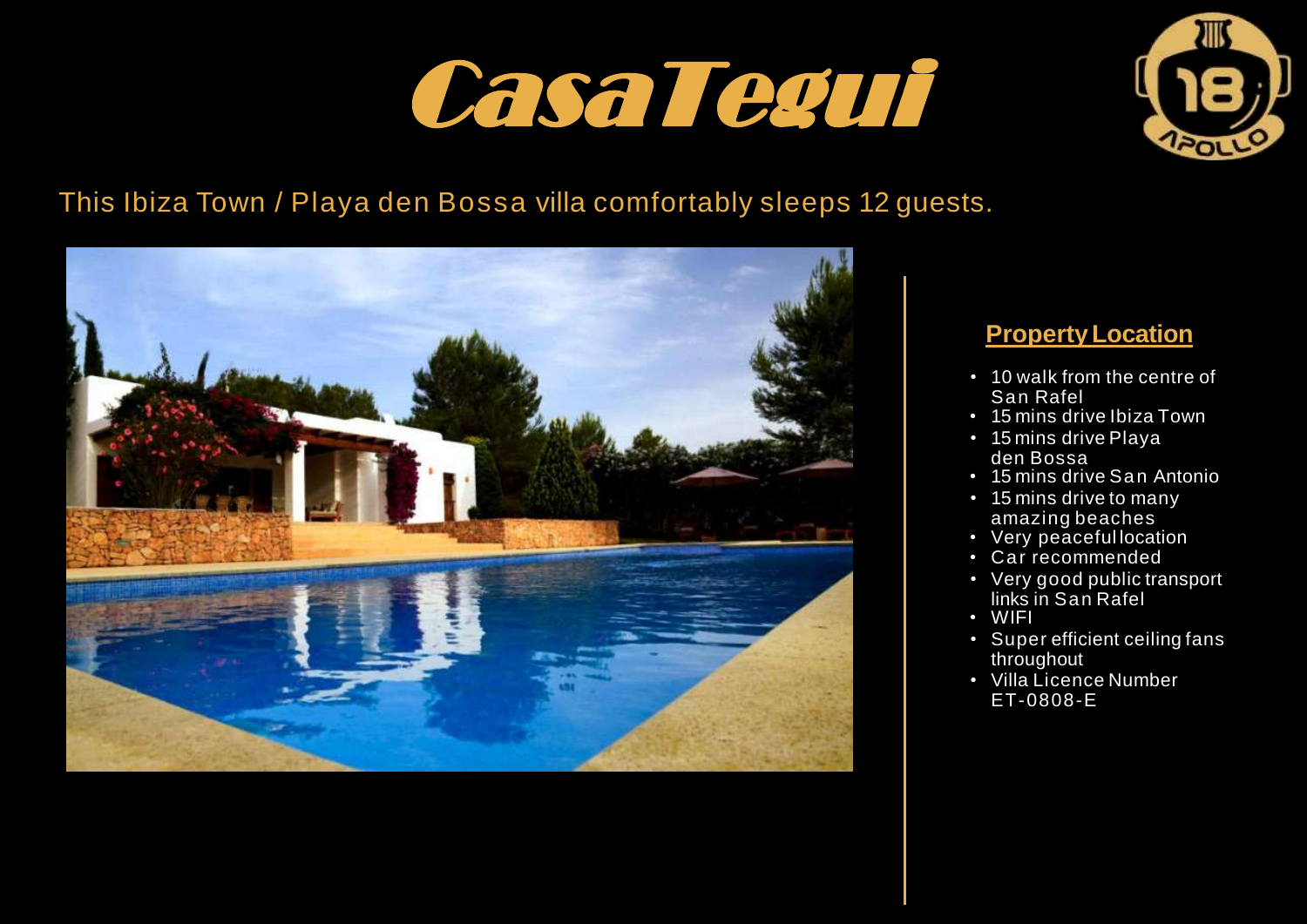# CasaTegui



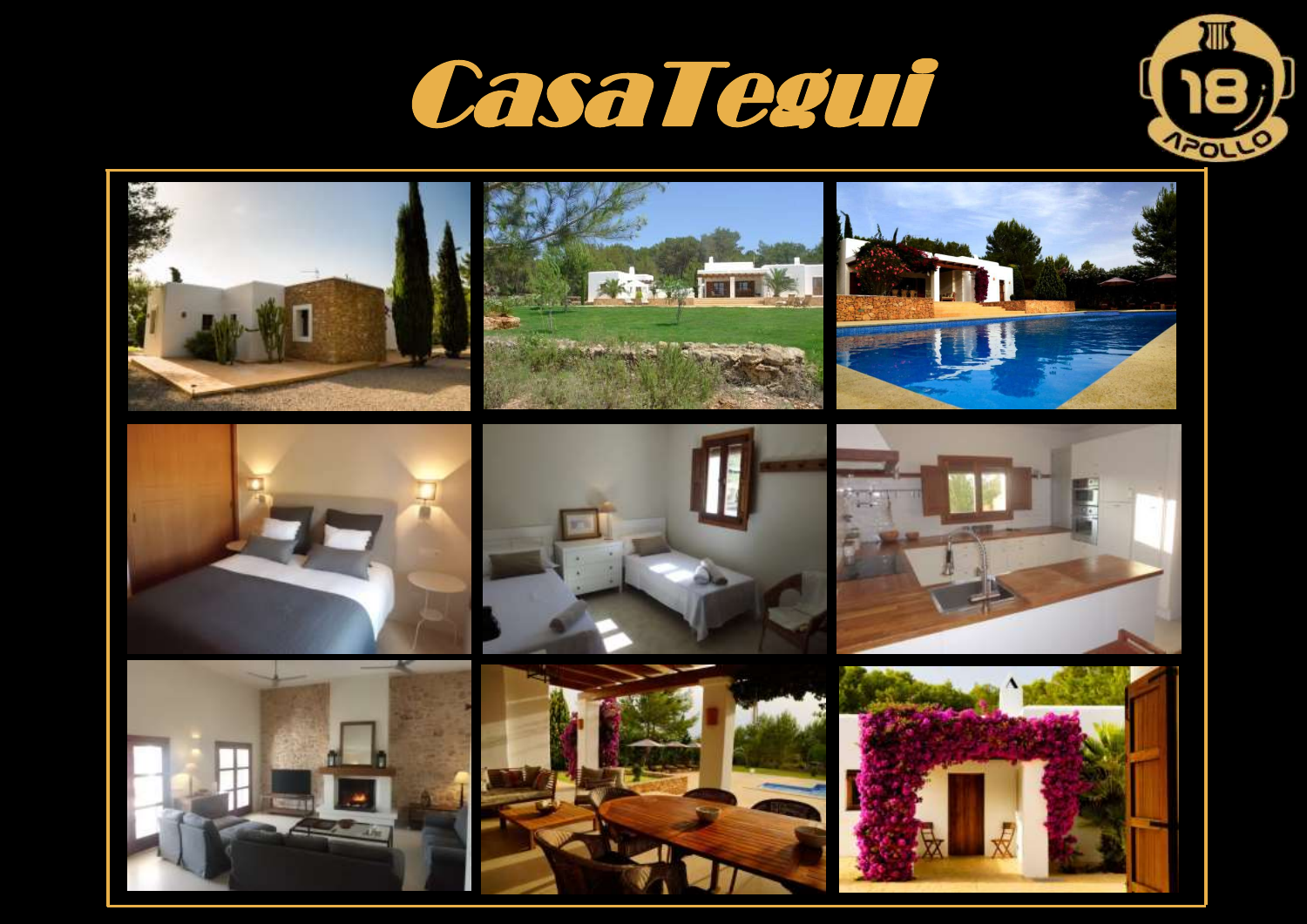# CasaTegui



## This Ibiza Town / Playa den Bossa villa comfortably sleeps 12 guests.

#### **About VillaTegui**

Villa Tegui is a luxury villa close to San Rafael and just a 10 – 15 minute drive to either Ibiza Town, Playa den Bossa or San Antonio.

#### **Peaceful location**

In short, this wonderful holiday home, located in the middle of Ibiza, is perfectly situated for easy access to the entire island whilst being set in a peaceful, rural location. The best of both worlds! What's more, Villa Tequi was completed renovated to a very high standard only last year.

#### **Villa Tegui**

The villa is located in no less than 45,000 square meters of land. Entering the villa through an electric gate, you drive along a small road toward the house, where there is ample space for many cars. Villa Tegui has 5 bedrooms and 4 bathrooms. The three bedrooms in the main house are all en suite and the two bedrooms in the annex share a modern bathroom. W e can add two extra beds in the twin rooms to sleep 12 people if required.

#### **Interior spaces**

You enter the house directly into a large comfortable modern living room with large patio doors which open up onto an outside terrace overlooking a beautiful garden. The terrace has a large table, perfect for al fresco dining. To the left of the living room is a modern kitchen with all the normal modern accessories. To the left of the living room, along a small corridor, is a large ensuite master bedroom with a double bed and 2 twin bedrooms, both ensuite. The main house has wifi, satellite TV, an alarm and a modern safe.

#### **The annex**

Next door to the pool is a wonderful modern annex with 1 double bedroom and 1 twin bedroom. Both bedrooms share a modern bathroom. The annex has wifi and an alarm.

Summer kitchen, pool & garden Opposite the pool, next door to the annex, is an amazing summer kitchen with a built-in BBQ. Villa Tegui has a very large pool with plenty of sunbeds. Next door to the summer kitchen is a modern outside shower/toilet. The gardens are huge with plenty of areas for children to explore and play. The villa is enclosed by a large metal fence, making the whole area very safe.

This luxury Ibiza villa close to San Rafael is stunning, located in a fabulous spot and has been renovated to a very high standard. It's perfect for families and groups who want to be in a peaceful setting but very close to all the action.

#### **Property Location**

- 10 walk from the centre of San Rafel
- 15 mins drive Ibiza Town
- 15 mins drive Playa den Bossa
- 15 mins drive San Antonio
- 15 mins drive to many amazing beaches
- Very peaceful location
- Car recommended
- Very good public transport links in San Rafel
- WIFI
- Super efficient ceiling fans throughout
- Villa Licence Number ET-0808-E